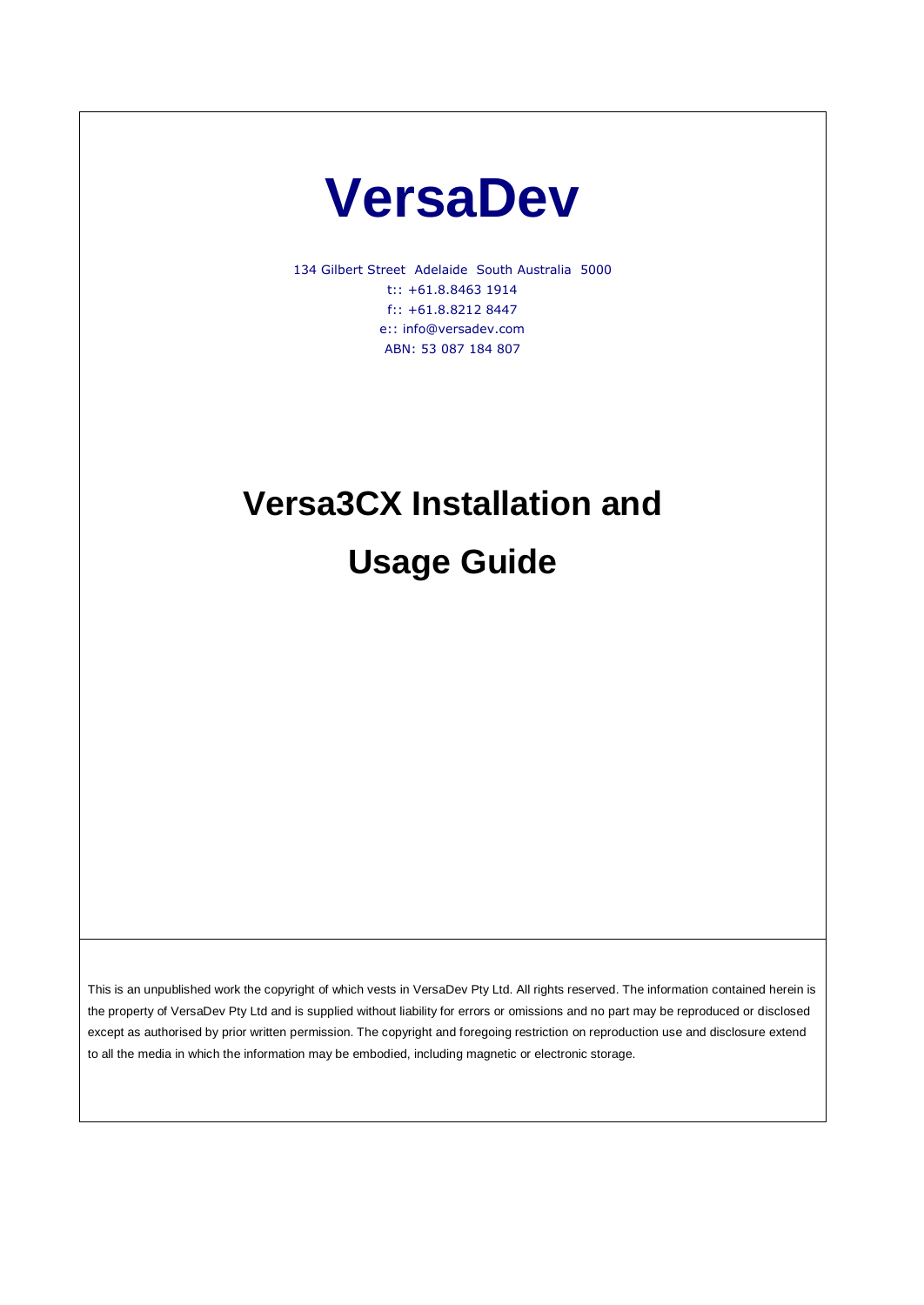### **Document Revision History**

| Revision | Date       | Revised By     | Description     |
|----------|------------|----------------|-----------------|
| 2.0      | 25/06/2013 | Morris Bahrami | Initial Version |
|          |            |                |                 |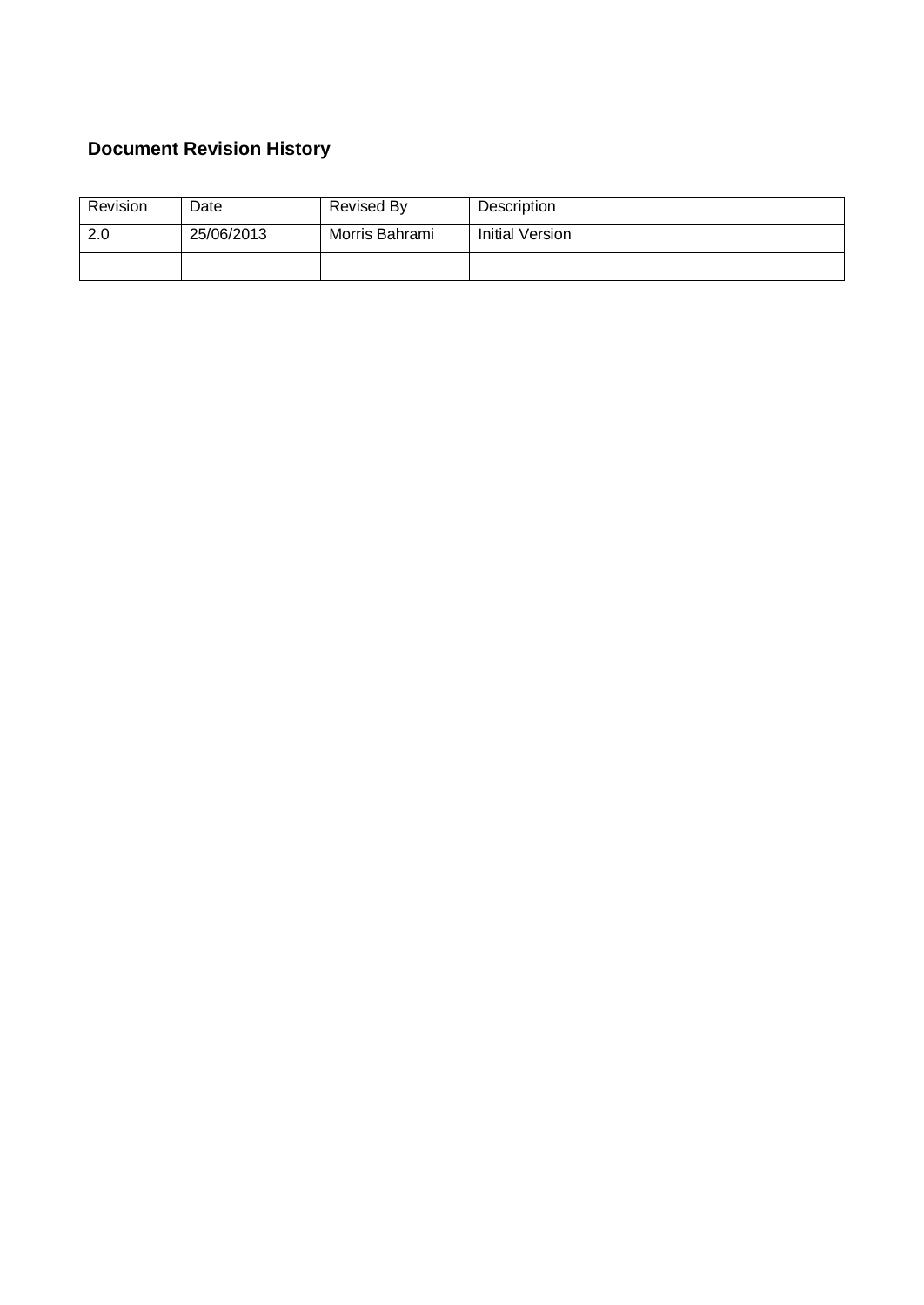### **Document Sign Off**

|             | Prepared, Review and Approved by | Signature      | Date (dd/mm/yyyy) |            |
|-------------|----------------------------------|----------------|-------------------|------------|
| Prepared By | Software Architect               | Morris Bahrami |                   | 25/06/2013 |
| Reviewed By |                                  |                |                   |            |
| Approved By |                                  |                |                   |            |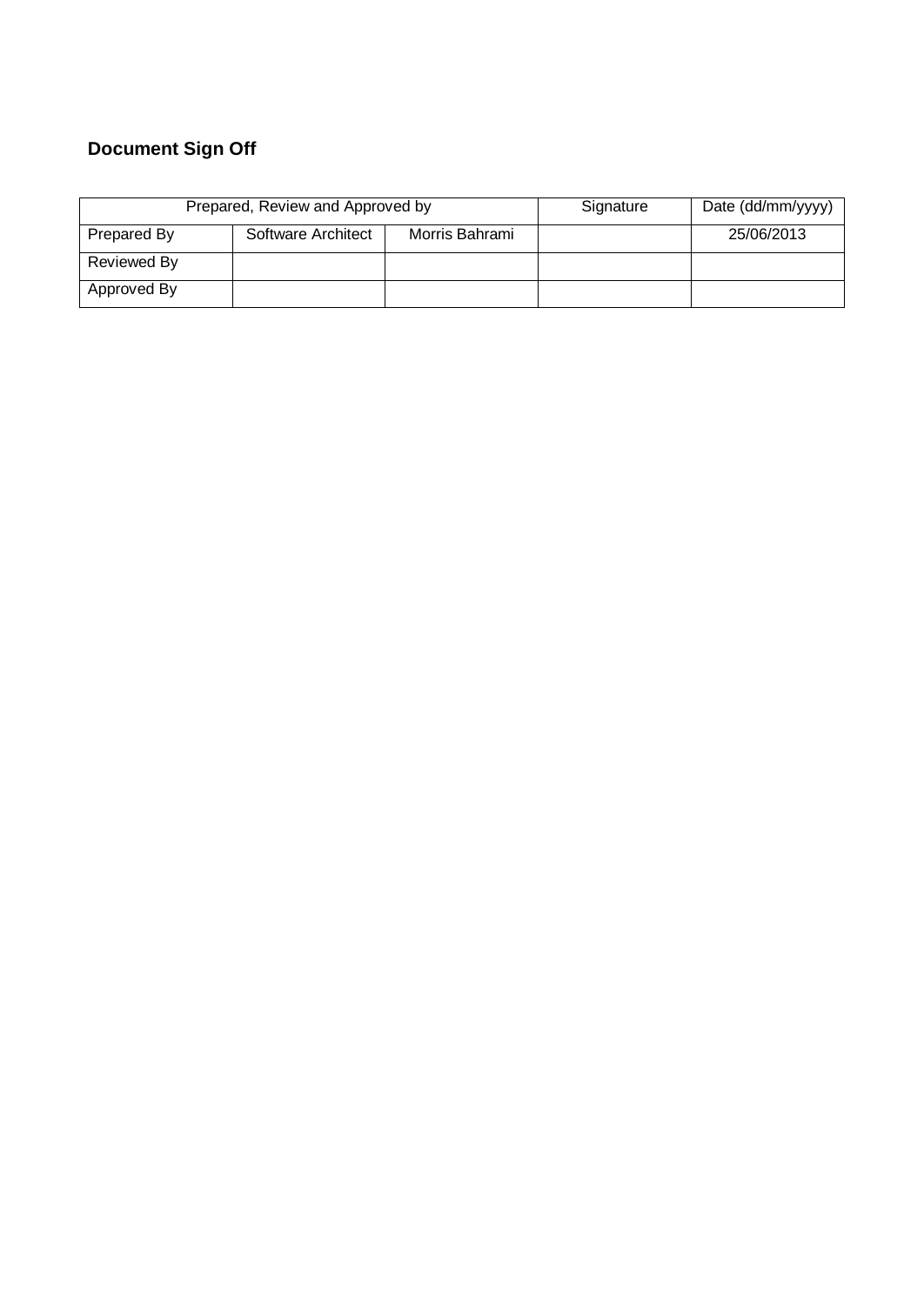#### **Table of Contents**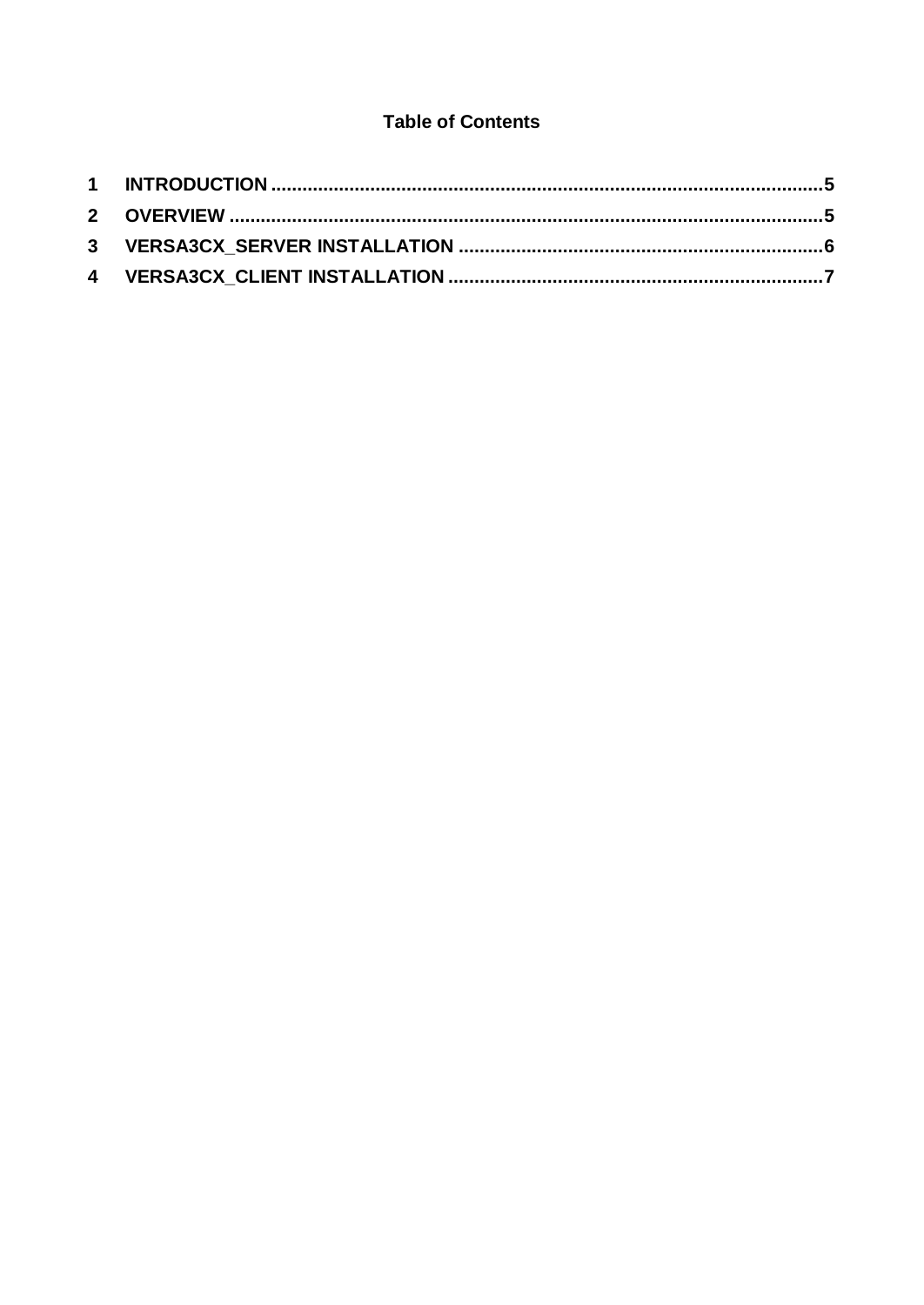## <span id="page-4-0"></span>**1 Introduction**

This document describes the installation and usage of versa3CX developed by VersaDev.

## <span id="page-4-1"></span>**2 Overview**

Versa3CX consists of a server component called versa3CX\_Server and a client component called versa3CX\_Client. Versa3CX\_Server is installed on the same server hosting the 3CX phone system. Versa3CX\_Client is installed on computers of each help desk staff responsible for attending to phone calls. When a phone call is received and the phone is picked up to answer that call, versa3CX\_Client causes versaSRS to launch with the Caller ID of the call. This significantly enhances the efficiency of the help desk staff to service customers as the staff can immediately see the contact details of the caller.

versaSRS is a thin-client Web browser delivered service request / ticket management system developed by VersaDev. Tickets are created manually by system operators or automatically by emailing directly in to the system. Each ticket contains the contact details of the requestor, typically first name, surname, telephone number and email address. Contact details are obtained from the contacts module or manually entered by a system operator. The contacts module is populated by manually entering data or by importing data from other contact repositories such as Active Directory or Customer Relationship Management (CRM) systems.

System operators that manually enter new tickets generally receive a new request via a telephone call. Requestors may follow up these requests with a telephone call. Therefore, to improve this process versaSRS has been enhanced to integrate with the 3CX phone system through versa3CX application.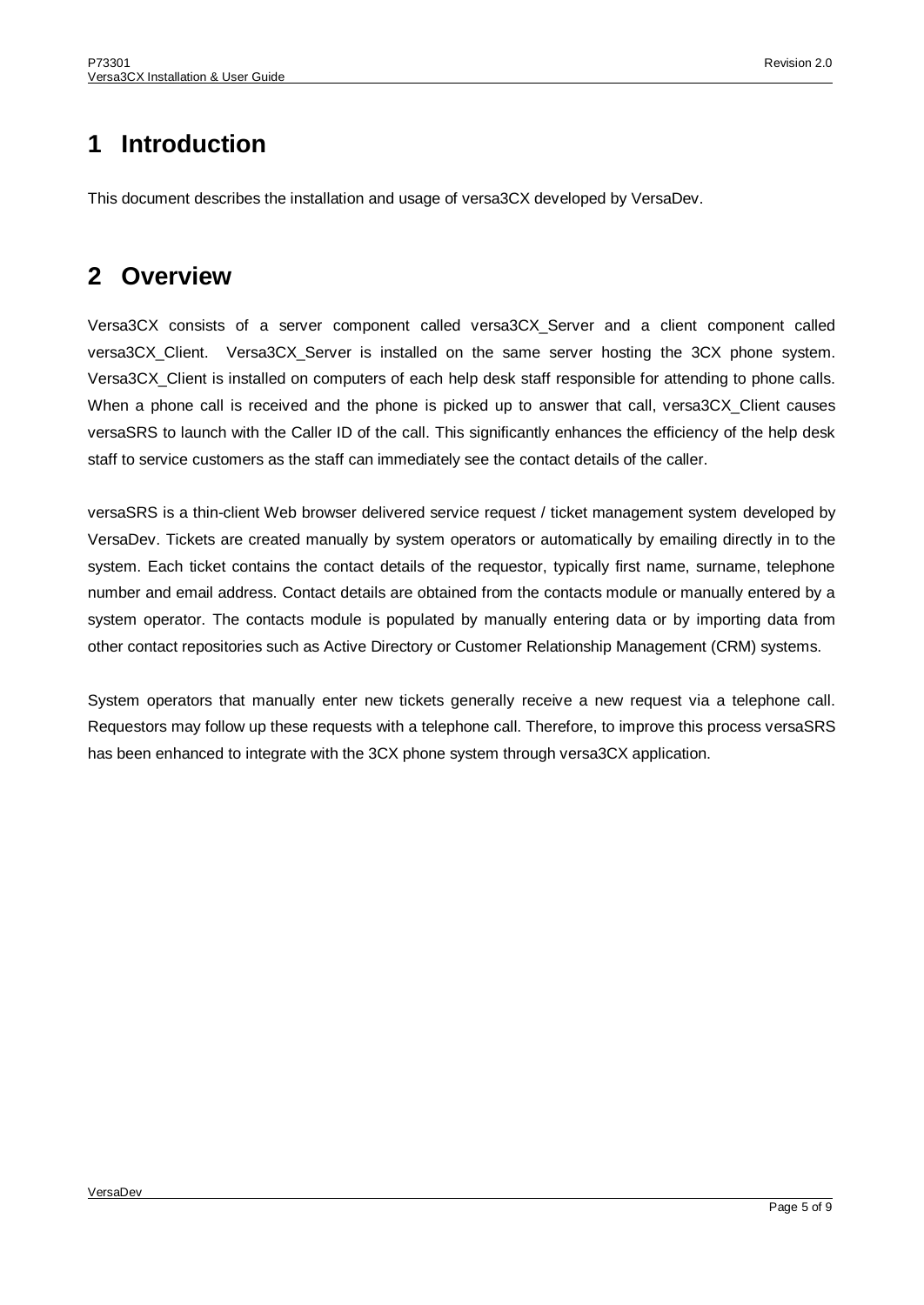## <span id="page-5-0"></span>**3 Versa3CX\_Server Installation**

Vesa3CX\_Server is a Windows service to be installed on the server hosting the 3CX system. It monitors the phones received by the system and through a configurable port number informs clients listening to that port number of the phones received, the caller ID and the status of the call (e.g. Ringing, Connected, etc). The system administrator needs to run the Versa3CX\_Server installer.

| <b>Item</b>         | <b>Description</b>                                                               |
|---------------------|----------------------------------------------------------------------------------|
| PortNumber          | The port number used to communicate with clients. Default is 8888. If this value |
|                     | is changed then all clients need to be re-configured to use the new port number. |
| DebugLogFileName    | Location of the log files.                                                       |
| DebugLogFileMaxSize | The maximum file size for log files in kilo bytes. Default is 2048.              |

The configuration file associated with this service includes the following configurable items:

The Firewall on the server needs to be set to allow the "In" communication for the port number specified above.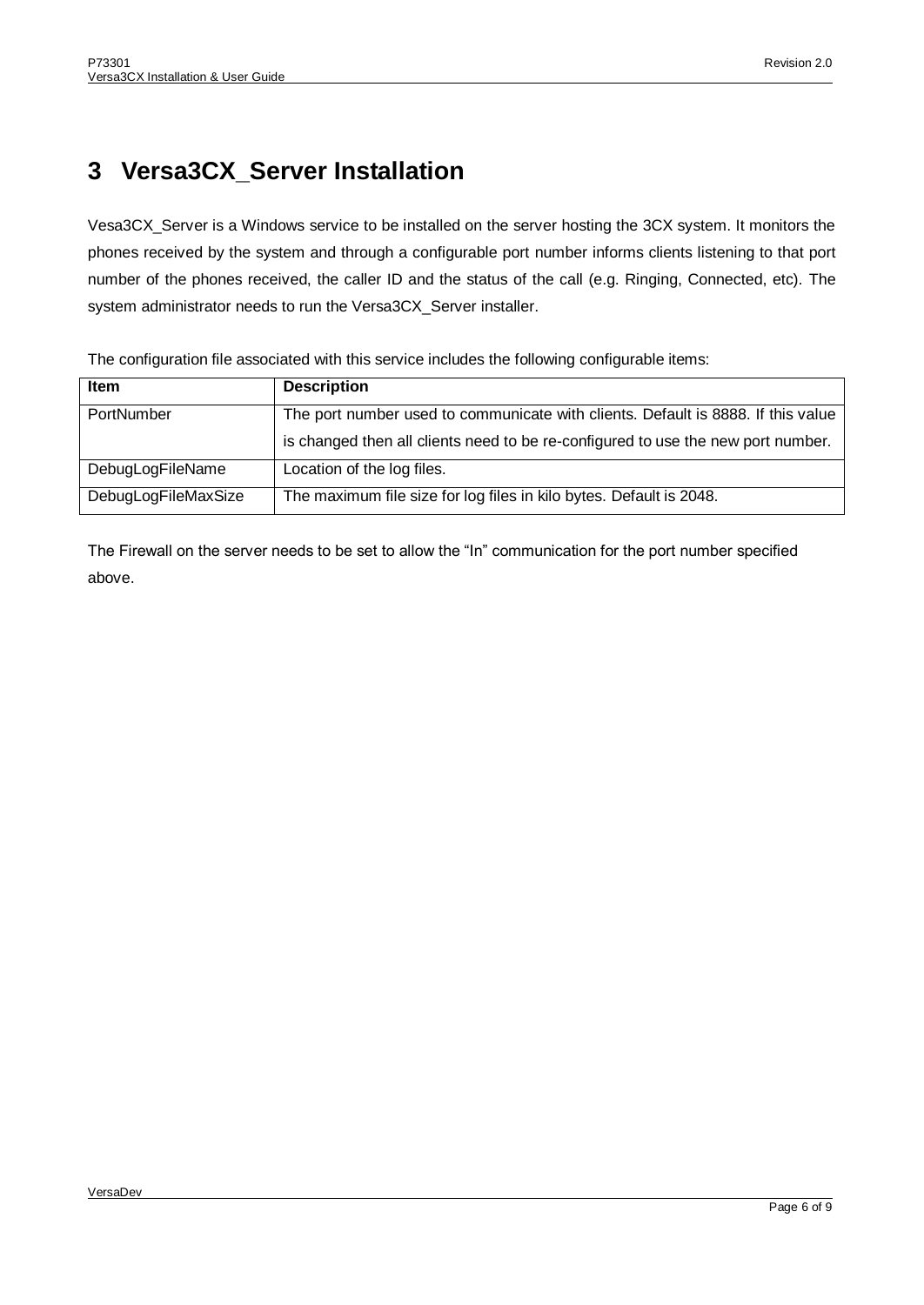## <span id="page-6-0"></span>**4 Versa3CX\_Client Installation**

Versa3CX\_Client is installed on each computer of a help desk staff responsible to attending to phone requests. The administrator needs to adjust the client application configuration file before distributing it.

| <b>Item</b>       | <b>Description</b>                                                                                  |
|-------------------|-----------------------------------------------------------------------------------------------------|
| SrsUrl            | The URL of where the versaSRS is installed.                                                         |
| <b>TxtServer</b>  | The server running 3CX phone system.                                                                |
| <b>PortNumber</b> | The port number used to communicate with the server. Default is 8888.                               |
| RefreshRate       | The rate in milliseconds that client gets updated. Default is 500 and is adjustable<br>by the user. |
| MyPhoneNumber     | The phone number of the user, adjustable by the user.                                               |

The configuration file associated with the client includes the following configurable items:

The following figure shows this application:

| vi versa3CX Client - 505   |           | $\Box$<br>$\Box$ | ⊠ |
|----------------------------|-----------|------------------|---|
| File Tools                 | Help      |                  |   |
| Source                     | -512      |                  |   |
| <b>Destination</b>         | 999       |                  |   |
| Status                     | Connected |                  |   |
| <b>Key Pressed</b>         |           |                  |   |
| versa3CX Server Connected. |           |                  |   |

The title of the window includes the phone number configured for this instance. In the above example it is 505.

By default whenever a phone call is received and the phone is picked up to answer that call, versa3CX Client causes versaSRS to launch with the Caller ID of the call. The user can disable launching versaSRS by unticking "Launch versaSRS" menu selection as shown below:

| volversa3CX Client - 505             |                                                                                              |      |  |  |
|--------------------------------------|----------------------------------------------------------------------------------------------|------|--|--|
| File                                 | Tools                                                                                        | Help |  |  |
| Sour<br><b>Dest</b><br><b>Status</b> | Configure<br><b>Start with Windows</b><br>Launch versaSRS<br>Connected<br><b>Key Pressed</b> |      |  |  |
| versa3CX Server Connected.           |                                                                                              |      |  |  |

The user can set their phone number or extension and refresh rate which is in milliseconds, by selecting **Tools > Configure**. This will bring the following window:

VersaDev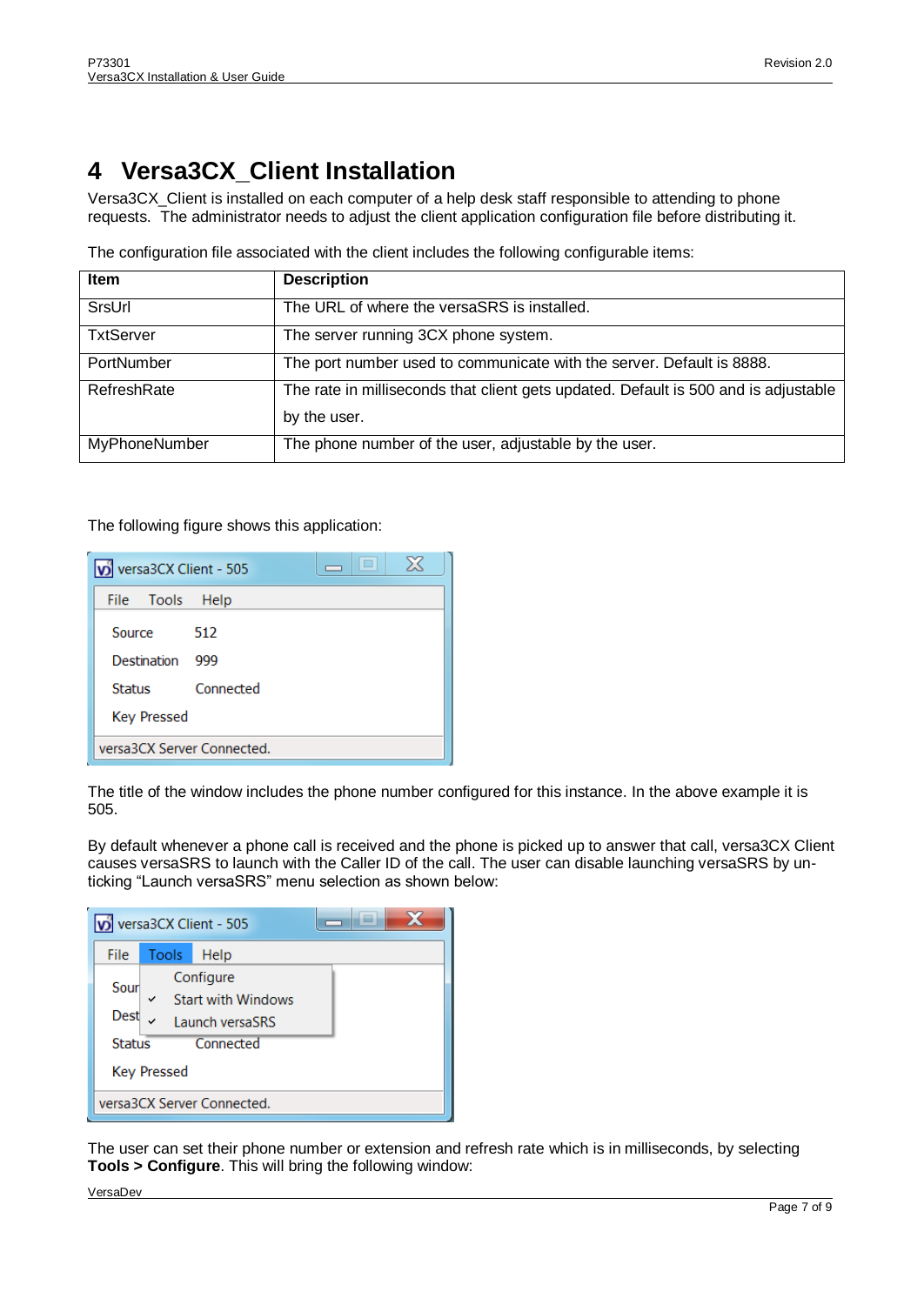| <b>V</b> Configure |                 |
|--------------------|-----------------|
| Phone Numbe 505    |                 |
| Refresh rate 500   |                 |
|                    | Update<br>Close |

The user can "hide" the application by selecting **File** > **Hide** option as shown below:

|                            |             | volversa3CX Client - 505 |  |
|----------------------------|-------------|--------------------------|--|
| File:                      | Tools       | Help                     |  |
|                            | Hide        | 12                       |  |
|                            | Exit        |                          |  |
|                            | Destination | 999                      |  |
| <b>Status</b>              |             | Connected                |  |
| <b>Key Pressed</b>         |             |                          |  |
| versa3CX Server Connected. |             |                          |  |

This will cause the application to "hide" but still working. To "Show" the application again, select the application's VersaDev's icon form the bottom tray as circled below:



Right click on the icon and select "Show", as shown below:



VersaDev